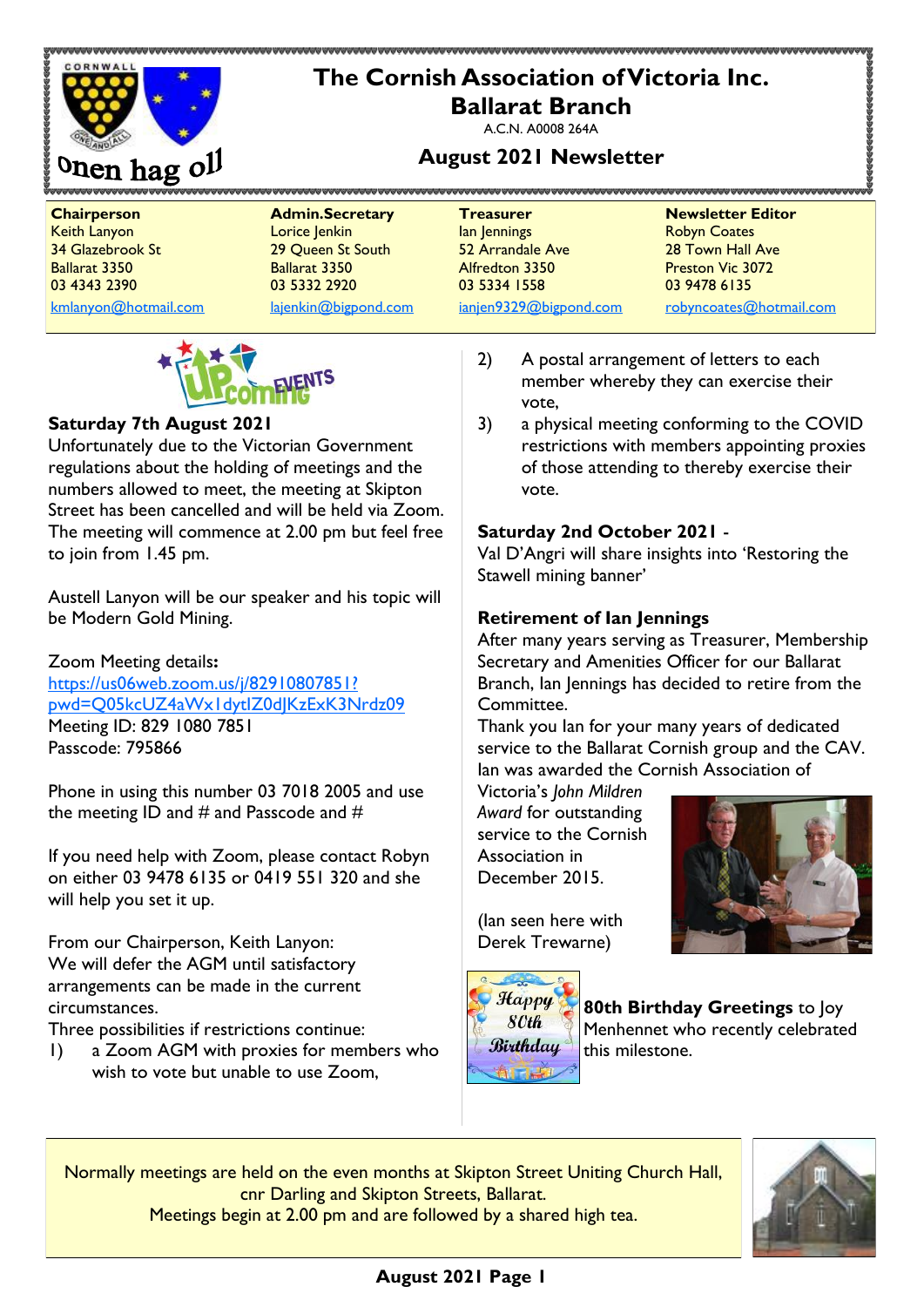## **A Cornish Doctor in Rural Australia**

This was the title of a paper I presented at the Kernewek Lowender Seminar held in May this year in South Australia.

The theme for presentations this year was *'Cornish contributions to medicine, health and welfare'.*

I became aware of Dr Adoniah Vallack through reading an article in the Ballarat Historical Society newsletter, *The Lamplight,* written by Dr John Garner concerning *Ballarat Doctors on the Goldfields* and Dr Vallack had practised at Ballarat for a couple of years.

The fact that he was Cornish prompted me to look into his life.

His was a life of service to the various communities, in which he lived and worked with lots of adventure and travel, offering friendship, medical skill and advice to many people in various countries and towns.

Adoniah Vallack was the seventh child of William Vallack (1770-1835) and his wife Judith (m/s Smith) from Maker on the Rame Peninsula in Cornwall. The Vallack family name seems to have been on the Rame peninsula from the early 1600s.



William Vallack was listed as a gentleman when he married his wife, Judith Smith (1782-1867), in 1802 she was the daughter of an Anglican Minister.

William Vallack had inherited large sums of money and property and it has been suggested he was an importer of wines and spirits.

William was a Church warden of Maker Church and it is recorded that his father had been an Overseer of the Poor in Maker.

William and Judith Vallack had thirteen children – eight sons and five daughters.

The family seem to have followed the gentry pattern with their sons.

A Clergyman in the established church - Benjamin William Salmon Vallack

A position in the Government, Diplomatic or Civil Service – William Vallack

A Solicitor/Barrister at Law or a Judge - Henry Adoniah Vallack

An officer in the British Army or Navy - John Elias Vallack and another son, Edmund, in the Royal Navy A Doctor - Adoniah Vallack

A son in Finance or Banking - Charles Salmon Vallack Two surviving daughters, Albertine and Emily, married clergymen and one, Judith, did not marry.

Adoniah Vallack had studied to be an Apothecary in London.

He had served as an indentured Apprentice to William Smith, Apothecary of Dowgate Hill, City of London, for five and a half years and had attended the Aldersgate School of Medicine, where he graduated with a Licentiate of the Society of Apothecaries (LSA). The Aldersgate School was a private medical school founded in 1825. Medical Registers list him as a Member of the Royal College of Surgeons, England from 1836 and holding a Licentiate of the Society of Apothecaries from the same date.

Following his studies in London, Adoniah left London on 1st July 1837 and arrived in Sydney aboard *Eweretta* on 31st October 1837. He is listed as a surgeon and had travelled with the captain and eleven other passengers. One wonders what induced him to leave the bustling city of London, where had had studied and worked, to travel to the fledgling Colony of NSW. His older brother William Vallack, who was working in the NSW Colonial Secretary's Office, had arrived in 1826 and may have extolled the virtues of the new colony and encouraged his younger brother to take his chances and set up as a General Practitioner in Sydney.

By 11th December 1837, a month and a half after his arrival, he has advertised in *The Australian* newspaper that he was opening as a General Practitioner in Prince Street.



*Australian (Sydney, NSW 1824 - 1848), Tuesday 19 December 1837, page 3*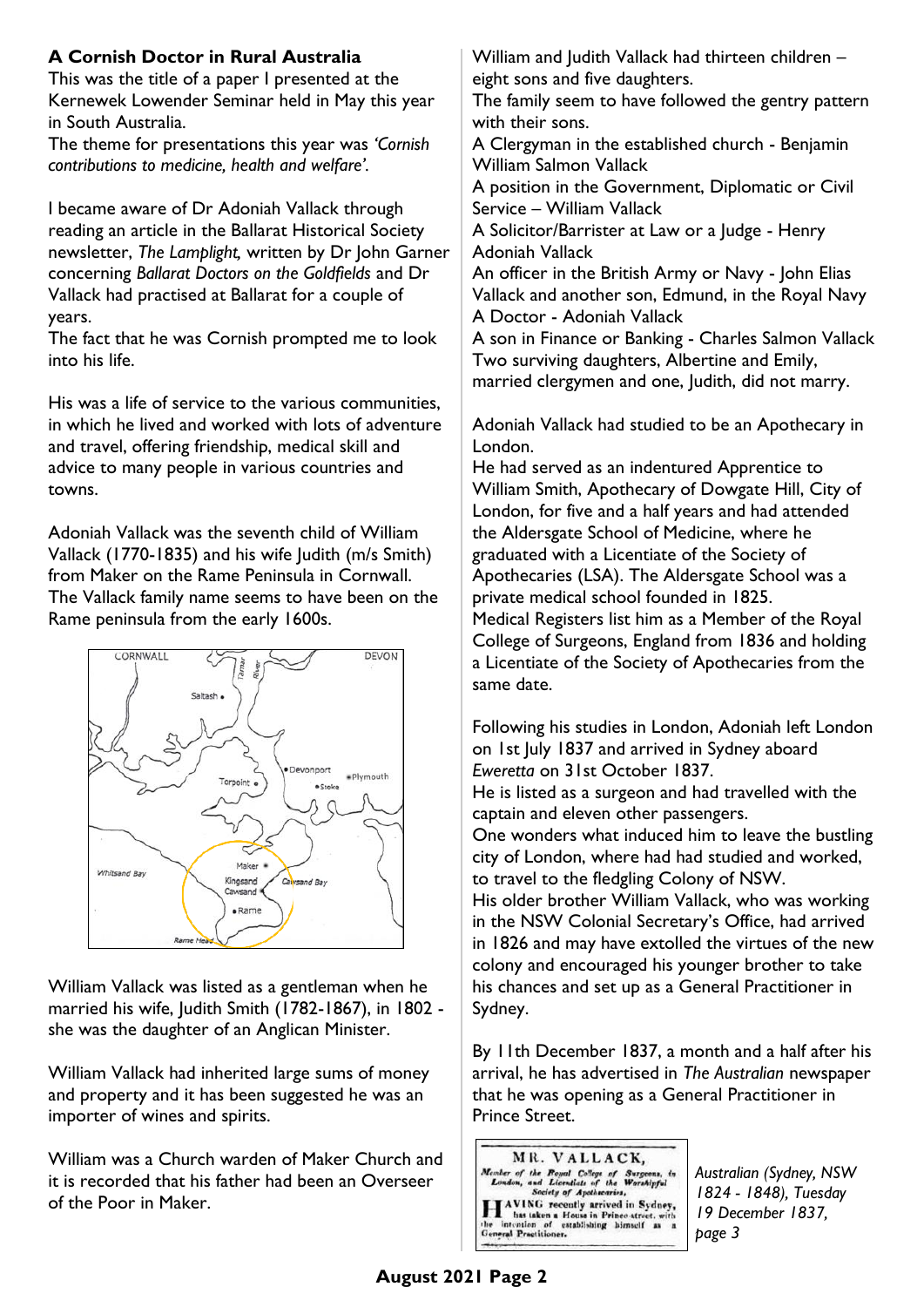His qualifications are recognised by the NSW Medical Board in March 1839.

This Board had been formed to officially establish those who were legally entitled to practice as General Practitioners in the Colony, by examining the Diplomas and Testimonials rather than those purporting to be medically trained.

In March 1839, he moves to Patrick's Plains (now Singleton), a fairly new settlement on the Hunter River.



Moving from Sydney to a newly established area at Singleton, in the Hunter Valley, was risky as New South Wales, along with much of the World at that time, was experiencing a depression, with many people unemployed and much poverty prevalent.

However, Adoniah seemed always to possess an adventurous spirit.

Adoniah Vallack himself suffered financially and only managed to survive bankruptcy with the financial acumen and assistance of his younger brother Charles Vallack, who by then was living in NSW.

Adoniah was very much involved in the Singleton Community and seemed to have been liked and appreciated by his fellow residents.

From my research, he seemed to offer care to the local aborigines and was involved in many organisations in the small town, often holding office.

After nine years working in Singleton, as a doctor and also as an appointed Government Coroner, he was appointed Surgeon to Edmund Kennedy's expedition in 1848.

EQUIRED, a Medical Gentleman to scoompany an Overland Expedition through Tropical Australia, and attend to the Application to be Botanical Department. made to Mr. KENNEDY, 50, Macquarie-street. 6886 April 8.

Kennedy's Advertisement for a Medical Gentleman to accompany the expedition – Sydney Morning Herald II<sup>th</sup> April 1848.

How he was appointed is a mystery, but his brother, William, who by this stage held a significant position in the Colonial Secretary's Office may have suggested him to Edmund Kennedy or Sir Thomas Mitchell, the Colony's Surveyor General. Edmund Kennedy had been employed by Sir Thomas Mitchell to find a way to the Gulf of Carpentaria which was to be then followed by extensive exploration of Cape York Peninsula with an overland return to Sydney.

On 28th April 1848, Edmund Kennedy and twelve men set sail from Sydney. arriving at Rockingham Bay, near the present town of Caldwell, on 24th May 1848.

Hastily selling his possessions, Vallack sailed off into the unknown to meet up with the Expedition Party in far north Queensland, leaving Sydney aboard the *Ariel* with Captain Dodson, for Cape York with Government Stores, on 19th September 1848, to join the Edmund Kennedy expedition.

Kennedy and his party encountered terrible terrain - mangrove swamps, mountains, lagoons, rivers, and thick rainforest that made it almost impossible to travel with horses, carts, and sheep.

After nine weeks, they had travelled just 40 miles from the coast, and 12 miles north of the landing point.

When his men became so weak and they were unable to travel, eight men were left at Weymouth Bay and three men were left at Shelburne Bay, as Kennedy decided to push on, with just his aboriginal guide, Jackey Jackey,

Tragically, about 20 miles from the tip of Cape York, Kennedy was speared several times and died in Jackey Jackey's arms.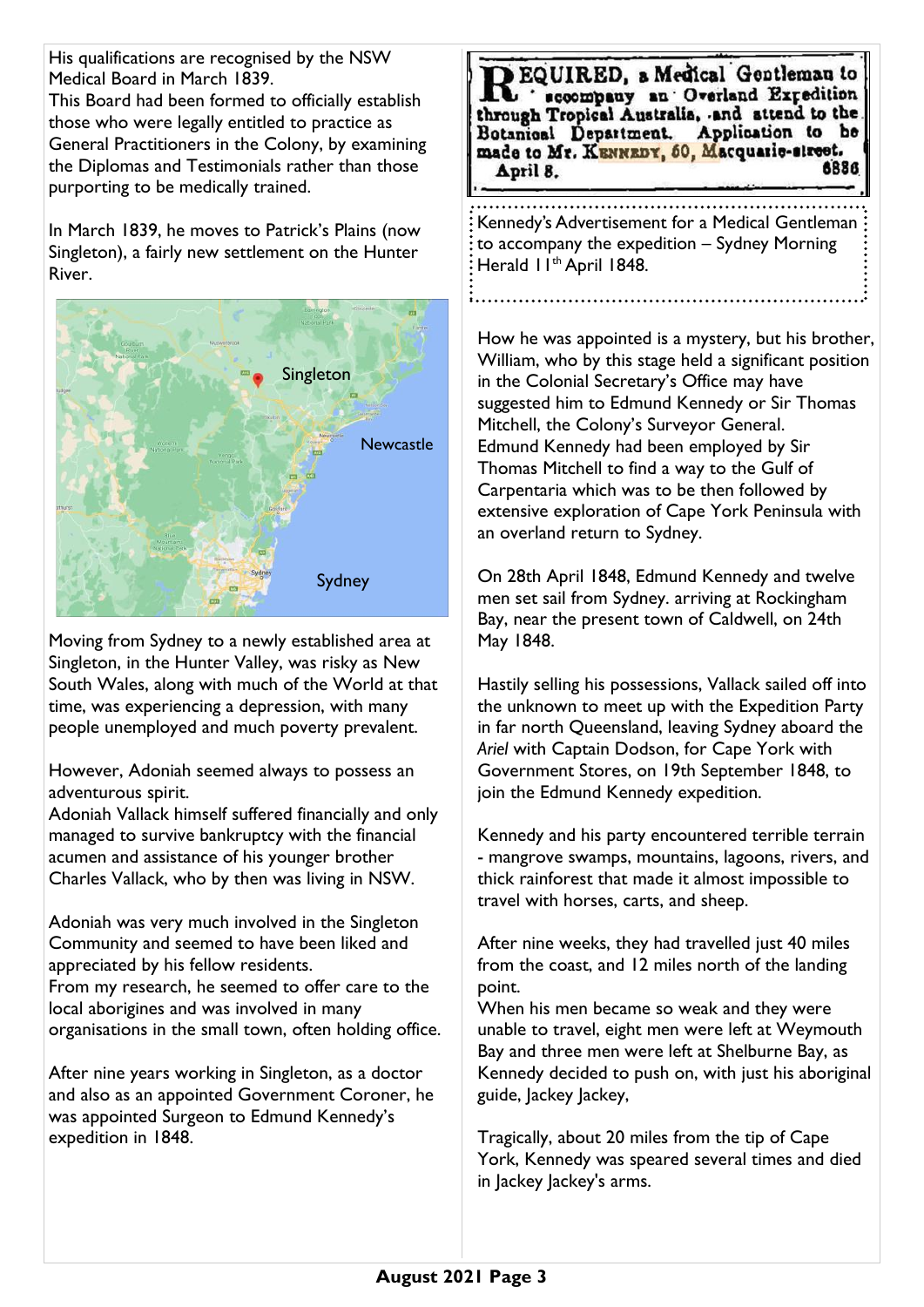

After an extraordinary feat of endurance of about ten days with no supplies, Jackey Jackey made it to the supply ship alone on 23rd December 1848, near Albany Island, and was taken aboard the *Ariel*. Once rescued, Adoniah Vallack cared for him – both his exhaustion and a nasty spear wound over his eye. Vallack was able to record a detailed statement of the disastrous happenings during the expedition, as recounted by Jackey Jackey.

At the time, Aborigines were not able to give evidence in a Court of Law and Vallack, as a Colonial Coroner, would have been aware of this, so it was vital that lackey lackey's deposition was recorded accurately and promptly, because at that stage he was the only known survivor.

The ship continued down the east coast, where two of the eight men left behind were rescued at Weymouth Bay - William Carron and William Goddard.

All of the others had died.

Both men were in a severe state of exhaustion, with

one having the appearance of someone in the last stages of consumption, as well as suffering from the symptoms of malaria and with legs swollen to three times their normal size.

Dr Vallack's medical skill and expertise certainly saved both their lives.

The *Ariel* with its three surviving expeditioners returned to Sydney arriving in March 1849.

After official enquiries were conducted, Vallack and Jackey Jackey returned to Singleton – it may have been due to his concern for the health of his patient or to offer protection to Jackey Jackey, as rumours had been circulating that he had actually killed Kennedy.

The Singleton residents were immensely proud of the achievements of their former doctor and also lackey lackey who lived in the Jerry Plains district, not far from Singleton.

Later in 1849, Adoniah Vallack left Australia's shores for California where he tried his hand at seeking gold and after little success he is recorded as working in Monterey, California as a physician. Monterey is due south of San Francisco.

He returned to Sydney in August 1852 and soon after travelled to Victoria where he was recorded as working as a Doctor on the Ballarat Goldfields.

Returning to Sydney in 1854, he then travelled to Cornwall in early 1855 with his two nieces, daughters of his brother William, who was about to re-marry.

He again practised medicine in Cornwall and it is assumed that his nieces were schooled over the next five years before all three returned to Sydney in 1860.

However, Adoniah is recorded as being back in Cornwall in the 1861 census, again practising medicine.

After a short stay in Canada, working as a doctor on the shores of Lake Huron during the 1860s he returned to Cornwall and is listed as a non-practising surgeon in the census of 1871.

Adoniah Vallack returned to live at Wringford Farm. This farm seems to have been in the possession of the Vallack family for many years. Wringford is situated just above the village of Cawsand, and the hamlet of Forder.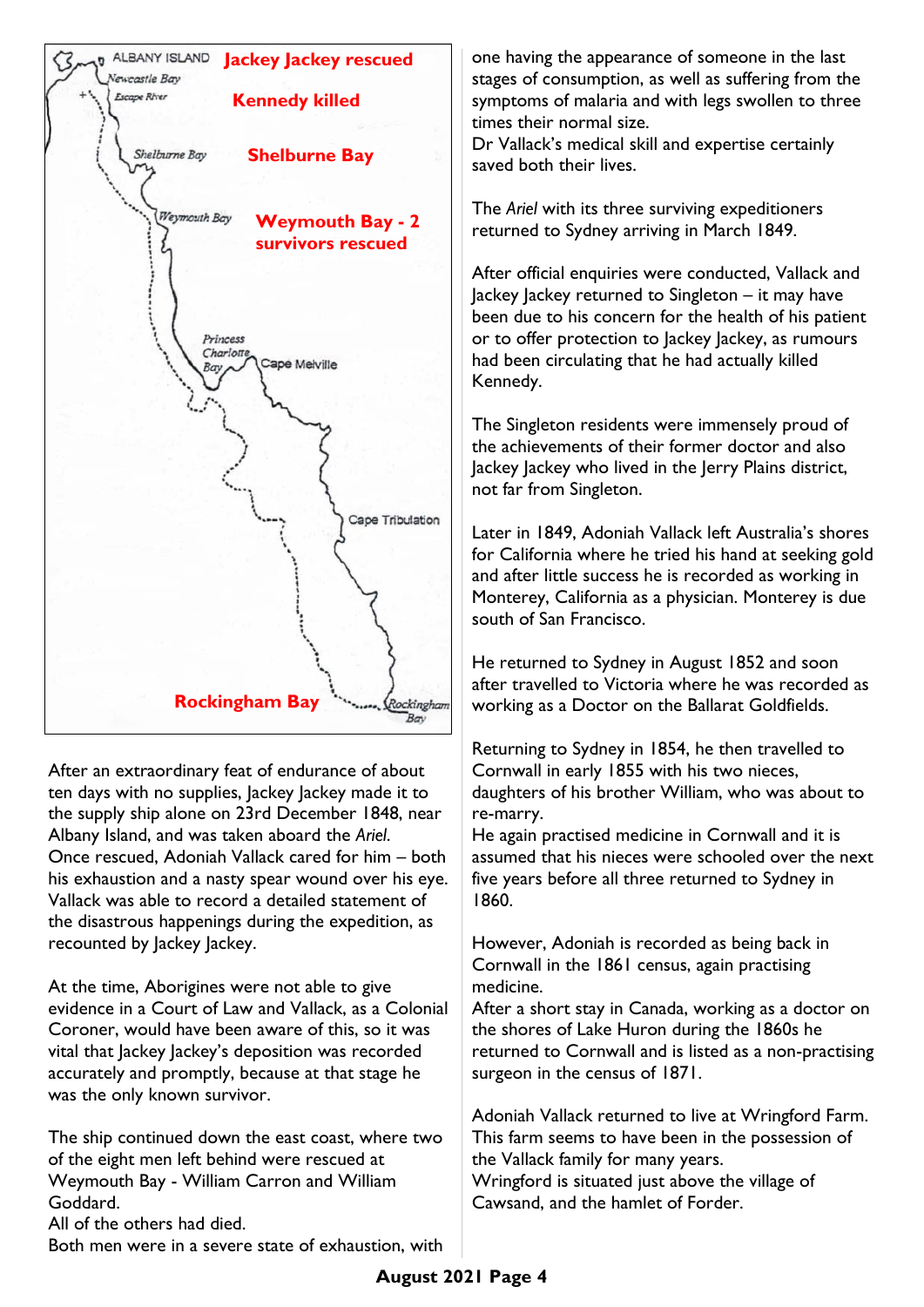Adoniah Vallack died on  $5<sup>th</sup>$  June 1872 and is buried in the graveyard at Maker Church where many of his extended family are also buried.

Maureen Fuller very generously offered to drive from Saltash to Maker to take some photos of the grave of Adoniah Vallack and to record the inscriptions on his and other members graves.





The inscription on his tomb reads: In Memory Of Adoniah Vallack M.R.C.S. London Who Died On the 5th Day of June 1872 Aged 60 years.

Also in Memory of Henry Adoniah Vallack Solicitor Torrington Who Died on the 27th day of December 1877 Aged 71 years.

In the background is the grave of his parents William and Judith and some of his siblings. The inscription reads: In Memory of William Vallack Esq. of this parish who died on the 12th October 1835, aged 65years. Also of Judith, relict of the above, who died 8th January 1867 aged 85 years.

Also of children and of the above viz. Edmund R.N. who died at sea 5th June 1830 aged 20.

Charlotte Selina who died 5th July 1830 aged 15. John Elias Lieut. of H.M. Ship Britomart who died at sea 17th February 1842 aged 34.

And of Mary and Vaughan who died in infancy. Inscription on the other side of William and Judith Vallack's tomb:

Also in Memory of Charles Salmon Vallack JP for the County of Cornwall, youngest son of William and Judith Vallack, who died January 26th 1888 aged 73 years.

Also Judith Caroline Vallack, eldest daughter of William and Judith Vallack, died June 21st 1905.

Through Maureen's efforts I was able to connect with the owner of Wringford Farm who sent me some photos.





If you would like to read more, you can click on the link below for the Seminar Paper - this includes some medical history, Jackey Jackey's deposition and Dr Vallack's statements and more detail of the life of Adoniah Vallack.

[https://www.arcoates.com/Adoniah-Vallack-](https://www.arcoates.com/Adoniah-Vallack-Paper.pdf)[Paper.pdf](https://www.arcoates.com/Adoniah-Vallack-Paper.pdf)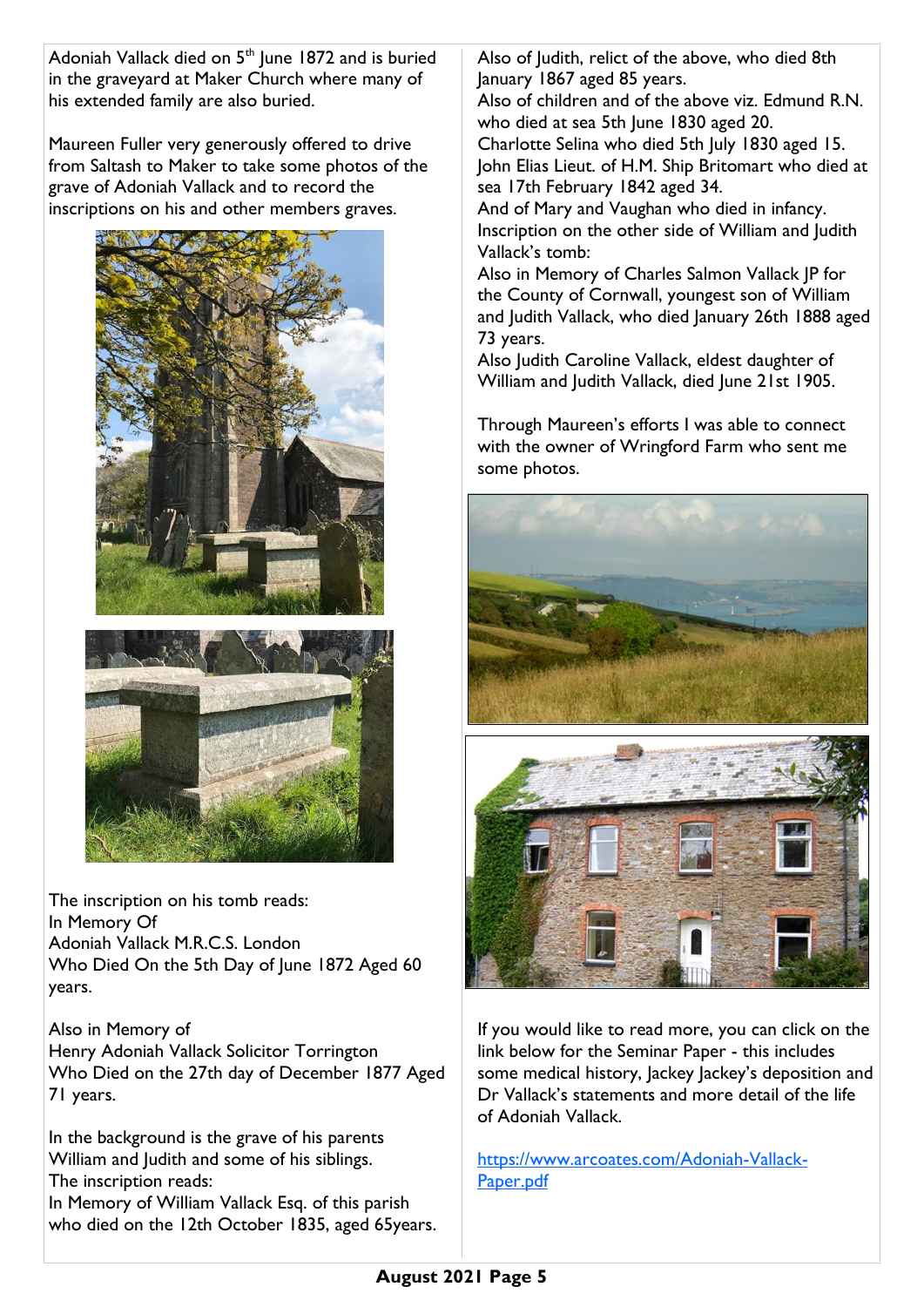## **AN INTERESTING MAGAZINE**

I am fortunate enough to have a subscription to *This England,* a quarterly magazine.

In recent issues there have been several references to places in our lovely duchy of Cornwall.

Issue Spring 2020 - page 79 briefly talks about the Caerhays Estate, in a sheltered valley between Truro and St Austell. Many beautiful plants, including those brought back from China.

It is a true plantsman's paradise.

<https://visit.caerhays.co.uk/>

Issue - Spring 2021- has several references to Cornwall.

\* A Taste of History by Alan Garnsworthy tells the story of the Cornish pasty.

In 2020, the world championships were held with some delicious entries - a ham hock, cheddar and apple chutney pasty took first place in the Open Savory Professional Category.

Visit:<https://cornishpastyassociation.co.uk/>

\* St Just in Roseland, Cornwall - three pages written by Alice Johnson on this lovely little area, sometimes confused with St Just in Penwith. It mentions that in 1261 this Anglican church was devoted to St Just by Bishop Bronescombe. The priest in charge *states that St Just decided to withdraw from the world, which for him was the splendor and politics of a royal court, and came to this place to start a hermitage where he could be alone with God.*

It is also said that the boy Jesus landed here with Joseph of Arimathea, a tin merchant arriving on business in the area. This legend is still spoken of.

Australia is associated with this corner of Cornwall as John Garland Treseder, of Treseders Nursery, left for Australia in the 1850s where he prospered with horticultural related nurseries and businesses. He returned to Cornwall on the death of his father and found a very suitable spot near the church for tropical plants, in an area which has a microclimate suitable for tropical loving plants.

Since then the gardens have flourished and are visited frequently by many.

#### <http://stjustandstmawes.org.uk/>

\*Trebah Garden. Cornwall. According to this short piece, this garden is a magical 26 acre sub tropical garden nestled in a valley leading down to a secluded Cornish beach on the river Helford. Many rhododendrons, camellias and magnolias flourish here.

### Visit: <https://www.trebahgarden.co.uk/>

I have been reading and enjoying *This England* for many, many years and we have a collection dating back to the 1970s when my mother had a subscription given to her.

It is a beautiful magazine with lovely photographs and many interesting articles of places throughout the British Isles.

You never know when you will find an article pr photo of your ancestor's village or town

You can find This England on Facebook*facebook.com/ThisEnglandMagazine*

Di Christensen

### **BALLARAT REMINISCENCES**

From *1904 Ballarat and District Directory* 

Ballarat is a magnificent City, whilst Ballarat East is a beautiful Town, situated in the counties of Grenville and Grant the province of Wellington, and the Electoral district of Ballarat West and East.

Ballarat City, so proclaimed in 1870, has an area of 4,090 acres, a population of 22,817, and a rateable property of an annual value of £166,582. Ballarat East, proclaimed a Town in 1872, has an area of 4,331 acres, a population of 18,270, and a rateable property of an annual value of £82,100.

Although the two are under separate and distinct local Government and Parliamentary representation, they are generally considered and spoken of as one and the same place, as they are in reality, only separated by a street.

Ballarat, then, is a place second to the Metropolis only in importance in Victoria.

It is unquestionably the leading centre of the Gold Mining Industry of Victoria.

Ballarat possesses a healthy climate, and it is also the oldest established Gold Field in the States. It lies 100 miles W.N.W. of Melbourne at an elevation of 1413 feet above the sea level.

Our Public Buildings are elegant structures. The City Hall in Sturt Street is a handsome bluestone and brick building.



SHOPPEE SQUARE, STURT &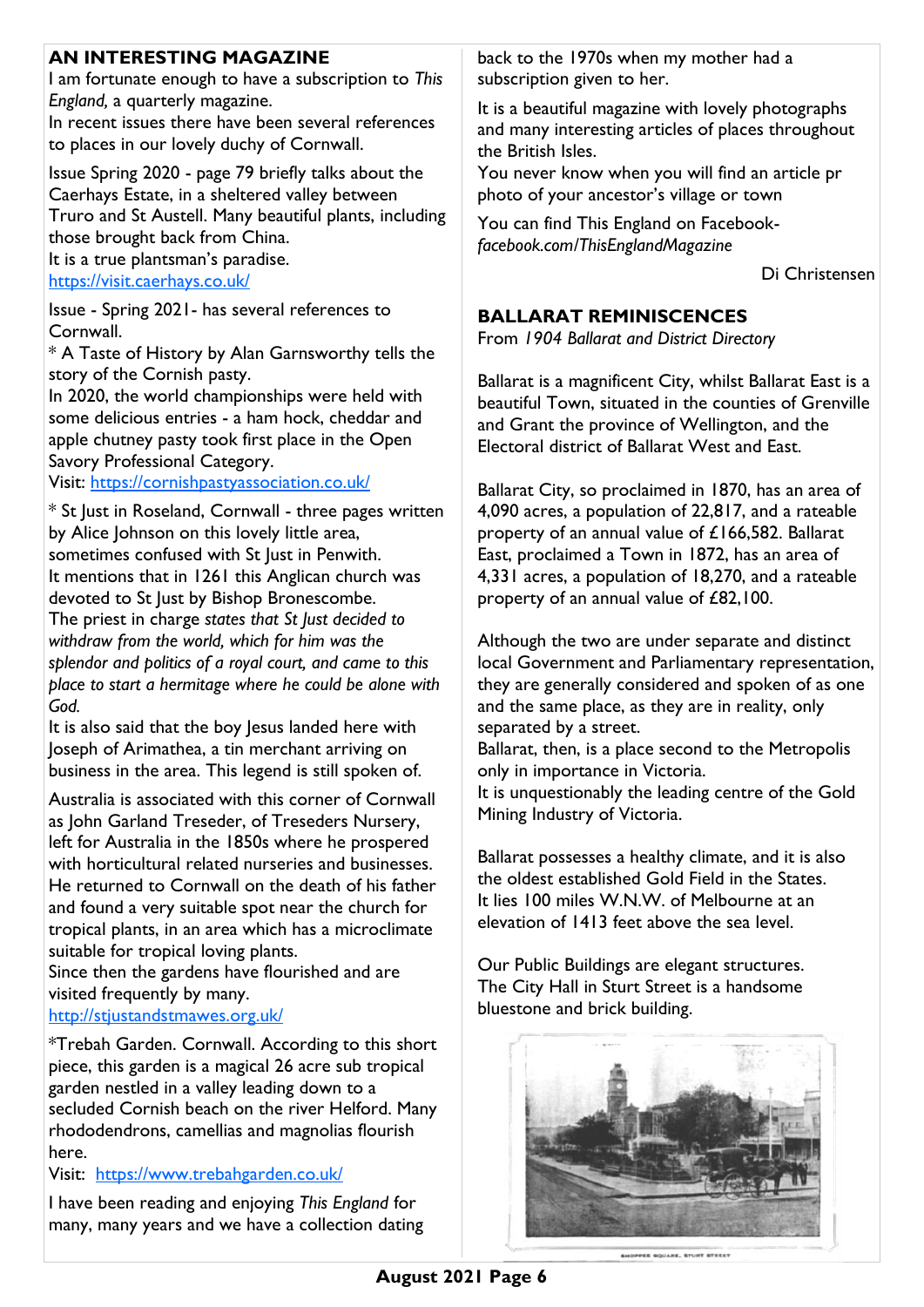The Post and Telegraph Office, and Money Order Office are situated at the corner of Sturt and Lydiard Streets. Mechanics' Institute is situated in Sturt Street, whilst almost opposite is situated the Ballarat Public Library.

Ballarat Fine Art Gallery, Lydiard Street North, is open to the public daily from 11 am. to 1 p.m., and 3 p m. to 6 p.m., where a choice selection of pictures are to be seen, superior to many in the Melbourne Art Gallery.

We have two daily papers, the Ballarat " Courier" and the Ballarat " Star, " whilst we have the Ballarat "Evening Echo " as an evening paper, and the " Sporting World " as a weekly sporting paper.

The Ballarat Botanical Gardens and Lake Wendouree are reached by tram, either via Sturt or Lydiard Streets.

The Gardens comprise an area of about 100 acres, and are planted with all kinds of trees, flowers, and shrubs. Beautiful Aviaries and Breeding Ponds are situated near the Fernery, which is considered by tourists the most exquisite spot in the whole of Australia.

Last but not least we might mention our magnificent Statuary, which is, undoubtedly most unique. The Flight from Pompeii, Modesty, Ruth, Rebekah, Susannah, also the statuary representing Summer, Autumn, Winter, and Spring Wallace, and others too numerous to mention. These are splendid samples of



sculptor's art, which bring pleasure to the heart of man to look upon.

Lake Wendouree is a magnificent sheet of water, covering over 600 acres in extent, and is stocked with several varieties of English and Native fish and wild fowl.

The lake possesses a large fleet of Rowing and Sailing Boats, and a large number of Steamers and Yachts. You see regularly in the summer months, every Friday and Saturday, the skill displayed by our Ballarat yachtsmen in handling the yachts, whilst anglers may be seen towards tea hour carrying home their afternoon's sport in the shape of trout, tench, etc., which, you may depend, affords a hearty meal. The lake is surrounded by beautiful drooping willow trees, beneath which is a splendid cycle ride,

esplanade, small plantations, jetties, docks, and boat houses, which add greatly to the attraction, and from many points on its borders views of great beauty present themselves.



The Benevolent Asylum, situated in Ascot Street, between Dana and Eyre Streets, is a handsome and striking structure, surrounded by an admirably cared for garden, and within its walls a noble work is carried on, sheltering the declining days of many of the pioneers of this country, who have fallen upon hard times.

The Asylum is about 15 minutes walk from the General Post Office, and many an old man there can supply you with reminiscences of the early days of Victoria.

The Ballarat Hospital, a deserving institution, and one worthy of support, is situated at the corner of Drummond and Sturt Streets, and may be reached by Sturt Street tram car for 2d.

The Observatory is situated at Mount Pleasant, about 1½ miles from the Post Office ; to reach same is a nice walk on a moonlight night, when you are permitted to look through the Telescope at the Planets.

The Ballarat Mining Exchange and most of the Mining Offices are situated in Lydiard Street next to Ballarat Post Office. The large Hall is open daily, and visitors may attend any meeting of the Exchange on being introduced by a member.

Old Colonist's Hall, adjoining the Mining Exchange, is nicely fitted up with the usual conveniences of a firstclass club.

Ballarat City Oval, Western end of Sturt Street This is undoubtedly one of the finest sports grounds in